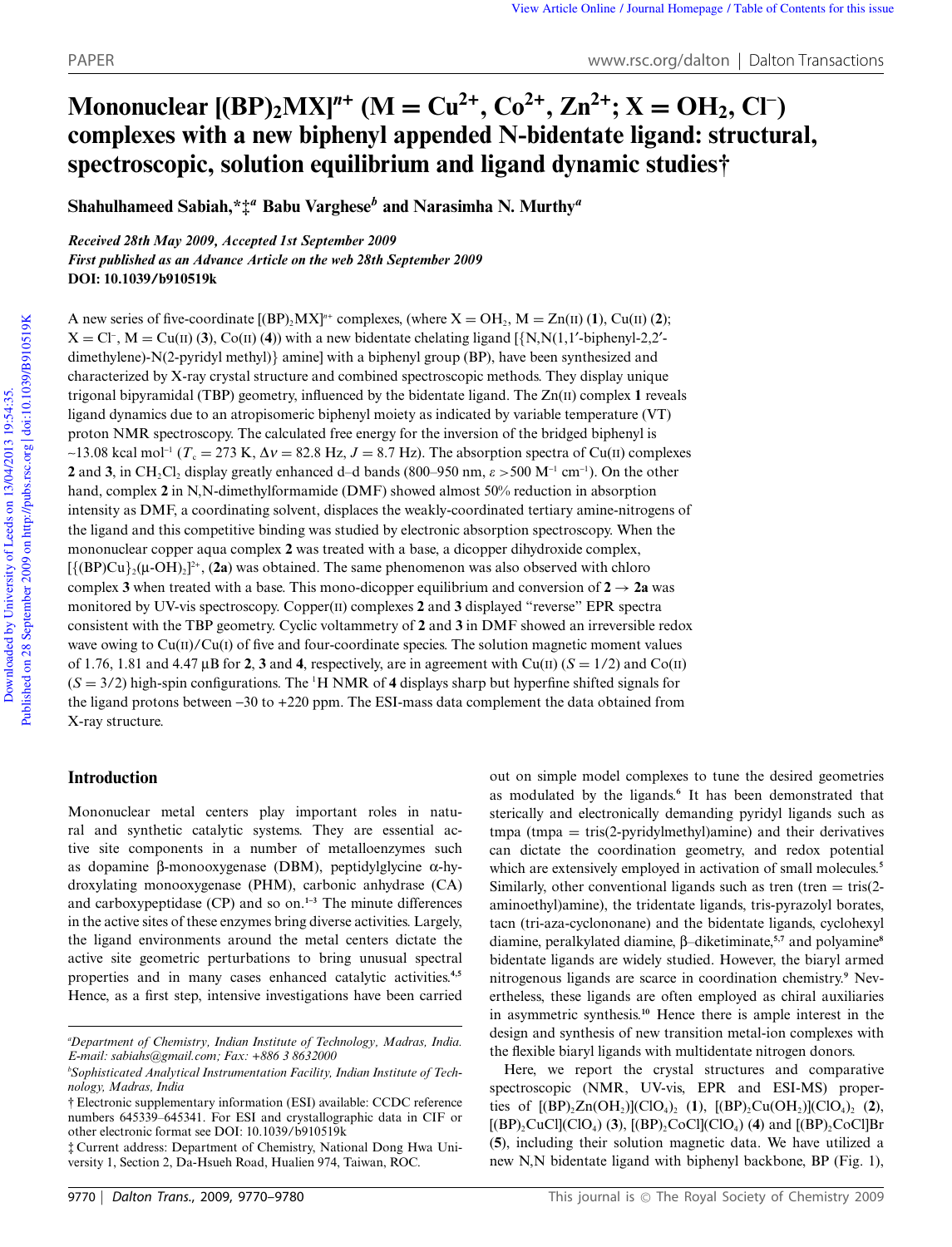

**Fig. 1** Chemical structure of BP.

to study the coordination properties of these transition metal-ion complexes.

Originally, we focused our studies on biomimetic model complexes of BP and during the course of our efforts, we have found that these series of metal complexes have a unique geometry with ligand enforced  $C_2$  symmetry (Fig. 2). Interestingly, by designing the new bidentate ligand, we have introduced (i) steric crowding near the tertiary amine-nitrogen donor sites, (ii) unique geometry around the metal centers and (iii) flexibility in the  $MN_4$ coordinated unit.



**Fig. 2** (a) Trigonal bipyramidal geometry and (b) crystallographic *C*2-symmetry enforced by ligand, BP.

The structures of these complexes with TBP geometry represent the first structural proof of  $Cu(II)$ ,  $Zn(II)$  and  $Co(II)$ with an aminopyridyl ligand containing biphenyl appendage. Also the VT-<sup>1</sup>H NMR spectroscopy of the zinc complex **1**, shows biaryl atropisomeric ligand dynamics in solution. The competitive binding studies of the Cu(II)-aqua complex, **2** with N,N-dimethylformamide (DMF) proposes the possible ligand hemilability. In addition, an attempted synthesis of the mononuclear hyrdoxide-analogue of **2**, *i.e.*  $[(BP)_2Cu(OH)]^+$  gave instead the dihydroxide-bridged dinuclear complex, [{(BP)Cu}<sub>2</sub>(µ-OH)<sub>2</sub>]<sup>2+</sup> **2a**, and this rare conversion of  $2 \rightarrow 2a$  monitored by UV-vis spectroscopy is also discussed.

## **Experimental**

## **Physical measurements**

All chemicals and solvents were of commercially available reagent grade quality. Solvents were dried and distilled by standard procedures prior to use.<sup>11</sup> C, H, N analyses was performed on a Perkin-Elmer 2400 Series CHNS/O Analyzer. Electronic absorption spectra were recorded on a CARY 5E model and FTIR spectra as KBr disks on a Shimadzu IR-470 spectrophotometer. Proton NMR spectra were recorded either on a BRUKER AVANCE-400 or a JEOL GMX-400 spectrometer. Room temperature magnetic moments of metal complexes were calculated by Evans method**<sup>12</sup>** in an appropriate deuteriated solvent. EPR spectra were obtained from a Varian E-112 X-band spectrometer as frozen-glass at 77 K. Mass spectra were obtained in acetonitrile or water mixture on a Q-Tof-Mass Spectrometer equipped with a standard electrospray source. Electrochemical measurements were performed on Bio-Analytical Systems (BAS 100A) electrochemical analyzer. A cell equipped with a glassy carbon working electrode, a Pt-wire auxiliary electrode and Ag/AgCl reference electrode, fitted with a Vycor plug at the solution junction, and a nozzle for bubbling of  $N_{2}$ , was used.

#### **Syntheses of metal complexes.**

*Safety Note: Caution! Although we have experienced no problems with the metal complexes of perchlorate salt, they are potentially explosive and should be handled with care.*

The ligand BP was prepared by our group.**<sup>13</sup>**

**[(BP)2Zn(H2O)](ClO4)<sup>2</sup> , 1.** To a solution of zinc perchlorate hexahydrate (0.25 g, 0.65 mmol) in ethanol (5 mL), was added a solution of ligand BP (0.38 g, 1.33 mmol) in the same solvent (6 mL). A pale yellowish-white precipitate that formed was stirred for 2 h, filtered and dried *in vacuo* to yield  $1$  (0.42 g, 76%). X-Ray quality crystals were obtained by slow evaporation of the solution of complex **1**, in acetonitrile and ethanol (1 : 1, v/v). Anal. Calcd for  $C_{40}H_{38}Cl_2Zn_2N_4O_9$ : C, 56.18; H, 4.48; N, 6.55. Found: C, 56.06; H, 4.43; N, 6.56%. <sup>1</sup>H NMR (δ, CD<sub>3</sub>CN, 400 MHz, 293 K): 2.72 (bs, H2O), 3.65 (s, 4H, CH2biphenyl), 4.41 (s, 2H, CH<sub>2</sub>Py), 7.30–7.74 (m, 10H, aromatic), 8.06 (s, 1H, py-H4); <sup>13</sup>C NMR (δ, CD<sub>3</sub>CN, 100.61 MHz): 57.3, 60.9, 126.4, 126.6, 129.8, 130.0, 131.4, 132.3, 142.5, 149.9, 154.2 ppm. UV-vis (CH<sub>3</sub>CN;  $\lambda_{\text{max}}$ , nm ( $\varepsilon$ , M<sup>-1</sup> cm<sup>-1</sup>) 248 (37 375). FT-IR (KBr, cm<sup>-1</sup>): 3420 (bs), *v*(coordinated OH<sub>2</sub>); 1094 (bs), *v*(ClO<sub>4</sub>). ESI-MS (CH<sub>3</sub>CN/H<sub>2</sub>O): *m/z* 635, Zn + 2L; *m/2z* 349 (7%), [(BP)<sub>2</sub>Zn(OH<sub>2</sub>)(CH<sub>3</sub>CN)]<sub>2</sub><sup>2+</sup>; *m*/2*z* 390 (9%), {[(BP)<sub>2</sub>Zn (OH<sub>2</sub>)(CH<sub>3</sub>CN)]<sub>2</sub><sup>2+</sup> + CH<sub>3</sub>CN}; *m/z* 448 (12%), [BPZn(ClO4)]<sup>+</sup> ; *m*/*z* 287 (100%), [BP + H]<sup>+</sup> .

**[(BP)2Cu(H2O)](ClO4)<sup>2</sup> , 2.** To a stirred solution of copper perchlorate hexahydrate (0.14 g, 0.37 mmol) in ethanol (7 mL), was added, drop wise, a solution of ligand BP (0.22 g, 0.75 mmol) in ethanol (4 mL). The resulting green precipitate was allowed to stir for 1 h, filtered and dried *in vacuo* to obtain **2** (0.29 g, 89%). X-Ray quality crystals were obtained by slow evaporation of the solution of complex **2**, in dichloromethane and ethanol (1 : 1, v/v). Anal. Calcd for  $C_{40}H_{38}Cl_2CuN_4O_9$ : C, 56.77; H, 4.37; N, 6.64. Found: C, 56.31; H, 4.48; N, 6.56%. UV-vis [CH<sub>2</sub>Cl<sub>2</sub>, λ<sub>max</sub>, nm (ε, M<sup>-1</sup> cm<sup>-1</sup>)]: 398 (1250), 827 (586), 950 (530); FT-IR (KBr, cm-<sup>1</sup> ): 3420 (bs),  $\nu$ (coordinated OH<sub>2</sub>); 1094 (bs),  $\nu$ (ClO<sub>4</sub>).  $\mu$ <sub>B</sub> (Evans, CD<sub>3</sub>CN, 298 K): 1.76 BM/Cu(II). EPR (CH<sub>2</sub>Cl<sub>2</sub>: toluene, 1: 1, v/v, 77 K):  $g_1 =$ 2.233,  $g_2 = 2.064$ ,  $g_3 = 2.020$ . ESI-MS (CH<sub>3</sub>CN/H<sub>2</sub>O):  $m/z$ , 734  $(8\%)$ ,  $[M - ClO<sub>4</sub>]<sup>+</sup>$ ;  $m/z$  287 (100%),  $[BP + H]<sup>+</sup>$ .

**[(BP)2Cu(Cl)](ClO4)**·**H2O, 3**·**H2O.** To a solution of cupric chloride dihydrate (0.05 g, 0.29 mmol) and BP (0.16 g, 0.58 mmol) in ethanol (10 mL), was introduced sodium perchlorate (0.03 g, 0.29 mmol) in the same solvent (5 mL). A green precipitate, which formed was allowed to stir for 1 h, filtered and dried *in vacuo* to give **3** (0.19 g, 85%). X-Ray quality crystals were obtained by slow evaporation of the solution of **3**, in dichloromethane and ethanol  $(1:1, v/v)$ . Anal. Calcd for  $C_{40}H_{36}Cl_2CuN_4O_4$ : C, 62.29; H, 4.70;

Downloaded by University of Leeds on 13/04/2013 19:54:35. Published on 28 September 2009 on http://pubs.rsc.org | doi:10.1039/B910519K

Published on 28 September 2009 on http://pubs.rsc.org doi:10.1039/B910519K Downloaded by University of Leeds on 13/04/2013 19:54:35.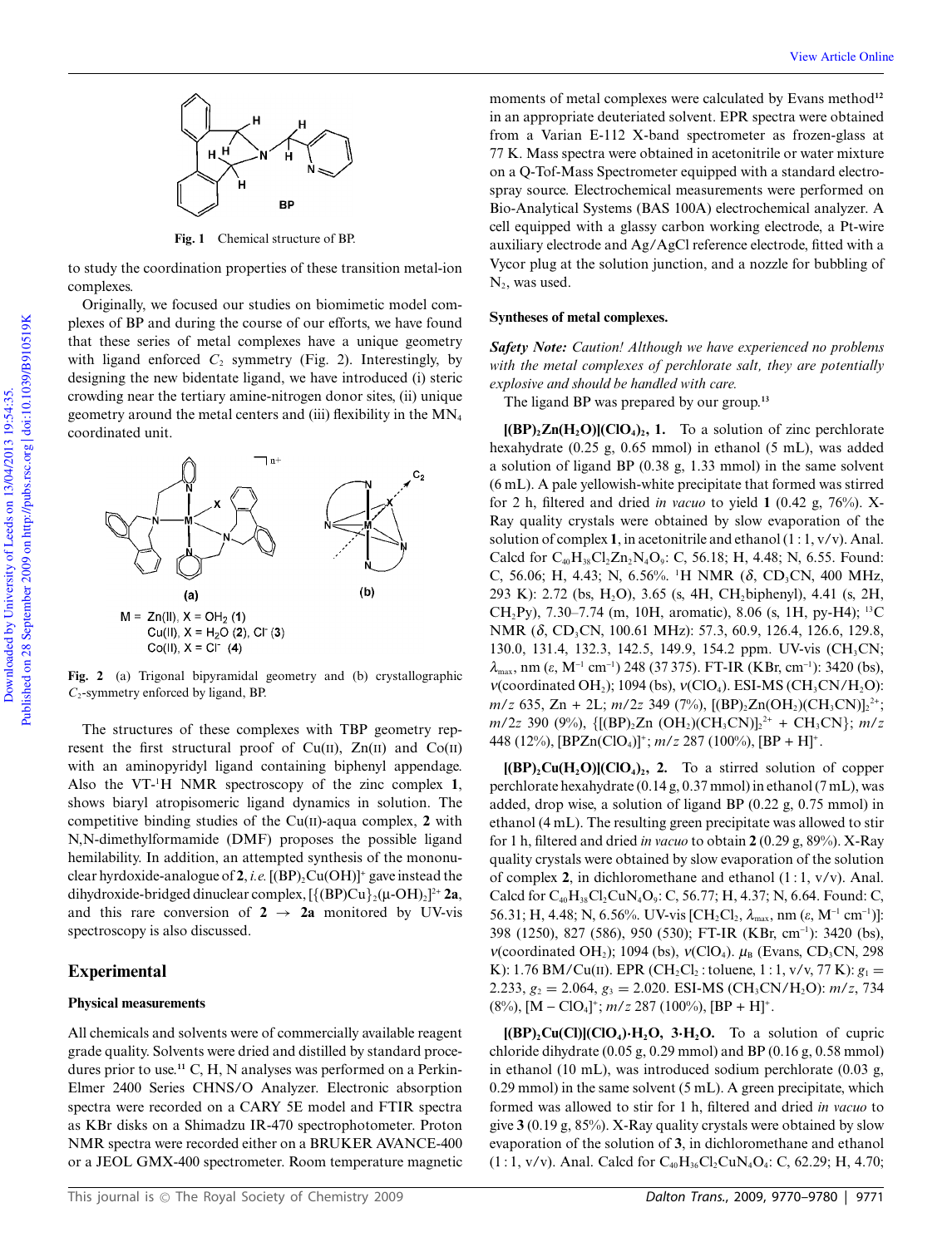N, 7.26. Found: C, 61.44; H, 4.76; N, 7.15%. UV-vis [CH<sub>2</sub>Cl<sub>2</sub>,  $λ<sub>max</sub>$ , nm (ε, M<sup>-1</sup> cm<sup>-1</sup>)]: 369 (1948), 824 (587), 964 (650). FT-IR (KBr, cm<sup>-1</sup>): 3487 (b), *v*(lattice OH<sub>2</sub>); 1097 (bs), *v*(ClO<sub>4</sub>).  $\mu_B$  (Evans,  $CD_3NO_2$ , 298 K): 1.81 BM/Cu(II). EPR  $(CH_2Cl_2$ : toluene, 1:1,  $v/v$ , 77 K):  $g_{\parallel} = 1.987$ ,  $A_{\parallel} = 85$ (G);  $g_{\perp} = 2.200$ ,  $A_{\perp} = 90$ (G). ESI-MS (CH<sub>3</sub>CN/H<sub>2</sub>O): *m/z* 670 (62%), M<sup>+</sup>; *m/2z* 384 (85%),  $[BPCu(Cl)]_2^2$ ; *m/z* 287 (100%),  $[(BP + H)]^*$ .

 $[(BP)_2Co(Cl)](ClO_4)$ , 4. To an ethanol (4 mL) solution of  $CoCl<sub>2</sub>·6H<sub>2</sub>O$  (0.07 g, 0.29 mmol) was added the solution of BP (0.16 g, 0.56 mmol) in the same solvent (6 mL), followed by an ethanolic solution of NaClO<sub>4</sub> (0.07 g, 0.45 mmol). The resulting blueish purple precipitate was allowed to stir for 1 h, filtered and dried *in vacuo* to obtain **4** (0.22 g, 82%). Anal. Calcd for  $C_{40}H_{36}Cl_2CoN_4O_4$ : C, 62.75; H, 4.74; N, 7.61. Found: C, 62.85; H, 4.94; N, 7.80%. UV-vis [CH<sub>2</sub>Cl<sub>2</sub>, λ<sub>max</sub>, nm (ε, M<sup>-1</sup> cm<sup>-1</sup>)]: 481 (74), 520 (90), 640 (79), 848 (51). FT-IR (KBr, cm-<sup>1</sup> ): 1101 (bs), *v*(ClO<sub>4</sub>).  $\mu_B$  (Evans, CDCl<sub>3</sub>, 298 K): 4.47 BM/Co(II). <sup>1</sup>H NMR (δ, CDCl<sub>3</sub>, 400 MHz): −28.3, −6.2, 5.4, 8.1, 8.9, 9.5, 14.2, 14.8, 20.9, 22.4, 32.4, 35.1, 46.0, 48.6, 74.5, 82.3, 202.9, 220.6 ppm. ESI-MS (CH3CN/H2O): *m*/*z* 666 (37%), M<sup>+</sup> ; *m*/2*z* 380 (9%),  $[BPCo(Cl)]_2^2$ ; *m/z* 287 (100%),  $[(BP + H)]^*$ .

**X-Ray crystallography.** X-Ray crystallographic studies were carried out on a Enraf-Nonius CAD-4 diffractometer**<sup>14</sup>** equipped with Mo K $\alpha$  ( $\lambda = 0.7107$  Å) or Cu K $\alpha$  ( $\lambda = 1.541$  Å) radiation. The intensity data were corrected for Lorentzian polarization and absorption effects. The structures were solved by direct method (SHELXL-97)**<sup>15</sup>** and refined by full-matrix least squares techniques using SIR92 program.**<sup>16</sup>** All hydrogen atoms except for coordinated  $H_2O$  were fixed at chemically meaningful positions and riding model refinement was applied. The coordinated water hydrogens were located through difference Fourier map and refined with isotropic thermal parameter. The Zn, Cu and O1 atoms of 1 and 3 sit on a special position,  $C_2$  symmetry. The ClO<sub>4</sub> oxygens of **1**, **2** and **3** have positional disorder. In **1**, all the four oxygens are statistically disordered about six positions. On the other hand, in **2** the disorder is about nine positions; while, in complex **3**, both chlorine and oxygen atoms are disordered. The multiplicity factors for each of the oxygen atoms were chosen such that the total multiplicities for each site were unity. Molecular graphics were generated using either DIAMOND or WINGX programs.**<sup>17</sup>**

## **Results and discussion**

#### **1. The ligand (BP) and its complexes**

The ligand (BP) is a chelating bidentate. It is a derivative of (2 pyridylmethyl)amine, in which the amine-end is appended to sterically demanding 2,2¢-dimethylene-1,1¢-biphenyl group (Fig. 1). It has three methylene bridges linking the pyridyl and biphenyl rings *via* tertiary amine-N. The pair of hydrogens on each methylene are diastereotopic. The three-atom (C–N–C) bridged biphenyl forms a seven-membered ring and exhibits conformational flexibility in solution. However, when bonded to a metal center, it may be rigid and such rigid molecules with a biphenyl group serve as chiral auxiliaries in the asymmetric synthesis.**<sup>10</sup>** The ligand provides pyridyl and tertiary-amino nitrogen donor atoms for ligation, with restricted accessibility of the amino-N because of the steric

obstruction from the biphenyl group. The ligand offers combined electronic and steric effects through a strong  $\sigma$ -donor pyridyl group, and a weak donor tertiary amine-nitrogen due to the bulky biphenyl group. It renders flexible non-planar chelation around the metal centers leading to unique control over coordination geometry. The reaction of the 1:2 ratio of  $M(II)$  salts,  $(M = Cu,$ Co, Zn,) and BP in ethanol yielded the mononuclear complexes, **1–5** in moderate to good yields, as shown for the case of Cu(II) complex **2** (eqn (1)):

 $2BP + Cu(CIO_4), 6H_2O \xrightarrow{EtOH} [(BP), Cu(H_2O)] (CIO_4), 2$ (1)

#### **2. Crystal structures**

Single crystals of the zinc and cobalt complexes **1** and **5** were obtained from acetonitrile and ethanol by slow evaporation of solvents. Pale green needles of the cupric complexes **2** and **3**·**H2O** were obtained from  $CH_2Cl_2/EtOH$ . The structure of cobalt(II) complex  $[(BP)_2Co(Cl)]Br$ , **5** has been reported.<sup>18</sup> A perspective view of the coordination environment of metal-ions in **1**, **2** and **3** is shown in Fig. 3(a)–(c). Crystal data, selected bond distances and angles and important geometric parameters around each metal are provided in Tables 1–3.



**Fig. 3** (a)–(c) Diamond view of the crystal structures of complexes **1**, **2** and **3** at 40% ellipsoid probability.

Molecules **1**, **2** and **5** lie down on a crystallographic  $C_2$ -symmetry, along the M–X vector, bisecting each molecule into two equal-halves (Fig. 2); while  $3$  contains a pseudo- $C_2$  axis. The metal ions are five-coordinated with trigonal bipyramidal geometry, with ligation from pyridyl, tertiary amino-nitrogens, and an aqua  $(H_2O)$  or chloride  $(Cl^-)$  anion. In each case, the tertiary amine-nitrogen binds the metal along the equatorial plane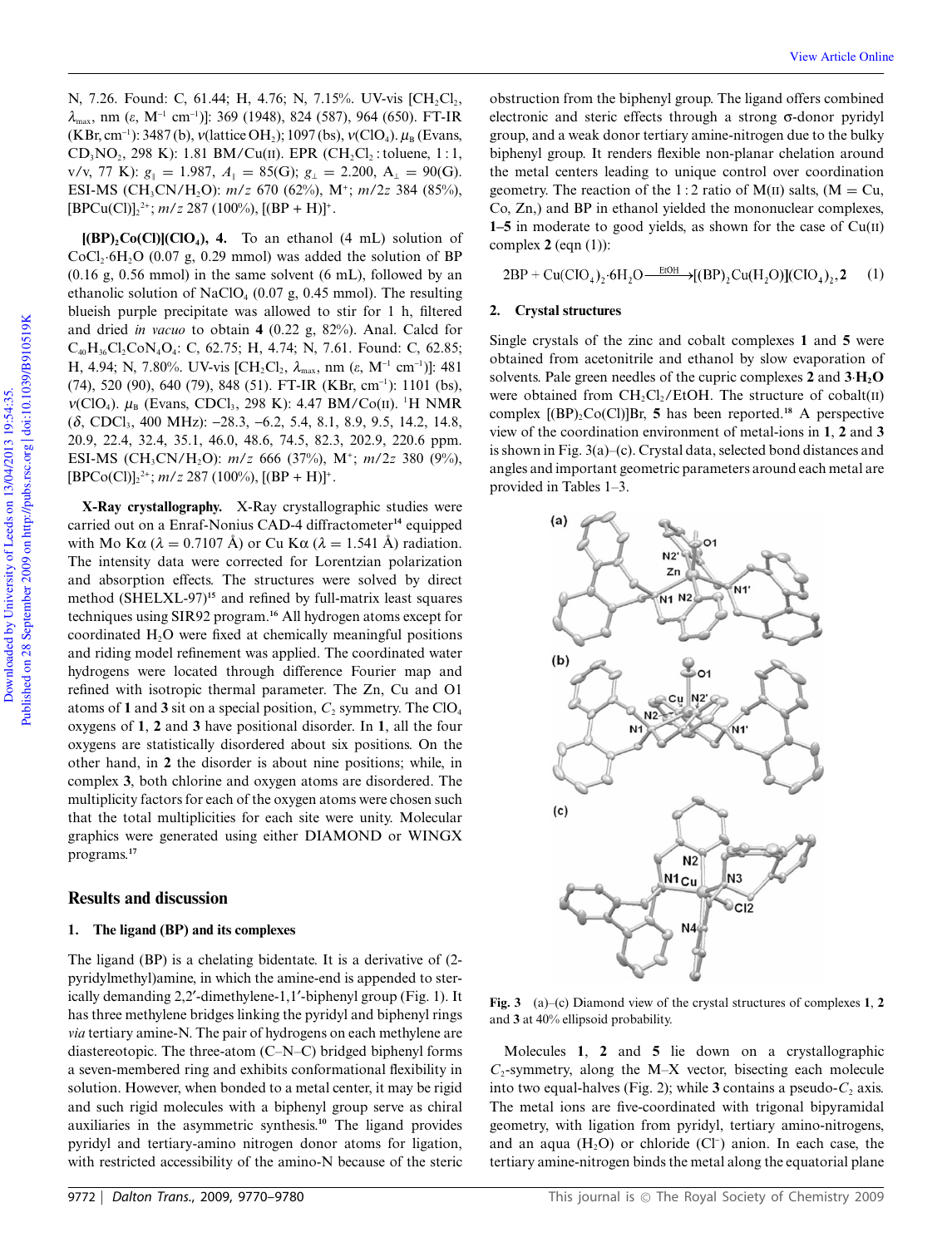### **Table 1** Crystallographic data for **1**, **2** and **3**·**H2O**

| Compound                  |                            | 2                          | $3 \text{H}$ , O           |  |
|---------------------------|----------------------------|----------------------------|----------------------------|--|
| Molecular formula         | $C_{40}H_{38}Cl_2ZnN_4O_9$ | $C_{40}H_{38}Cl_2CuN_4O_9$ | $C_{40}H_{37}Cl_2CuN_4O_4$ |  |
| Formula weight            | 855.01                     | 853.18                     | 780.18                     |  |
| Temp/K                    | 293                        | 293                        | 293                        |  |
| Crystal system            | Monoclinic                 | Monoclinic                 | Orthorhombic               |  |
| Space group               | C2/c                       | C2/c                       | Pbca                       |  |
| Ζ                         | 4                          | 4                          | 8                          |  |
| $a/\text{\AA}$            | 22.156(5)                  | 22.153(12)                 | 9.342(2)                   |  |
| $b/\AA$                   | 9.8328(17)                 | 9.755(2)                   | 21.1380(19)                |  |
| $c/\text{\AA}$            | 20.202(2)                  | 22.365(6)                  | 37.486(6)                  |  |
| $\alpha/^\circ$           | 90                         | 90                         | 90                         |  |
| $\beta$ /°                | 115.408(13)                | 124.36(3)                  | 90                         |  |
| $\gamma/^{\circ}$         | 90                         | 90                         | 90                         |  |
| $V/\AA$ <sup>3</sup>      | 3975.4(11)                 | 3990(3)                    | 7402(2)                    |  |
| $\lambda/\text{\AA}$      | 0.7107                     | 0.7107                     | 1.5418                     |  |
| $D_c/mg$ m <sup>-3</sup>  | 1.429                      | 1.420                      | 1.400                      |  |
| Reflections collected     | 6164                       | 3485                       | 6723                       |  |
| Reflections used          | $2409 [I > 2\sigma(I)]$    | 2214 $[I > 2\sigma(I)]$    | 4847 $[I > 2\sigma(I)]$    |  |
| Abs coeff/ $mm^{-1}$      | 0.812                      | 0.741                      | 2.554                      |  |
| No. of refined parameters | 291                        | 291                        | 522                        |  |
| $R^a$                     | 0.0613                     | 0.0624                     | 0.0539                     |  |
| $R_{\rm w}{}^b$           | 0.1737                     | 0.1750                     | 0.1624                     |  |

 ${}^{\alpha}R = \sum |F_{\alpha}| - |F_{\alpha}| / |\sum |F_{\alpha}|$ .  ${}^{\beta}R_{w} = \sum |W(|F_{\alpha}|^{2} - |F_{\alpha}|^{2}) / |\sum |W(F_{\alpha}|^{2})^{2}|$ ;  $w = 1/[(F_{\alpha}^{2})^{2} + (0.0652P)^{2} + 14.5152P]$  (for 1);  $1/[(F_{\alpha}^{2})^{2} + (0.0791P)^{2} + 7.0121R]$  $7.0101P$ ] (for **2**);  $1/[(F_0^2)^2 + (0.0980P)^2 + 2.4841P]$  (for **3**).

**Table 2** Selected bond distances  $(\hat{A})$  and bond angles  $(\textdegree)$  of 1–3, 5

| 1                |            | 2                |            | $3 \cdot H2O$ |            | 5              |            |
|------------------|------------|------------------|------------|---------------|------------|----------------|------------|
| Distances        |            |                  |            |               |            |                |            |
| $Zn-O1$          | 2.012(6)   | $Cu1-O1$         | 2.096(5)   | $Cu1-C11$     | 2.330(1)   | $Co1-C11$      | 2.334(14)  |
| $Zn-N1$          | 2.151(4)   | $Cu1-N1$         | 2.155(4)   | $Cu1-N1$      | 2.178(2)   | $Co1-N1$       | 2.155(3)   |
| $Zn-N2$          | 2.121(4)   | $Cu1-N2$         | 1.975(4)   | $Cu1-N2$      | 1.972(3)   | $Co1-N2$       | 2.133(3)   |
| $Zn-N1'$         | 2.151(4)   | $Cu1-N1'$        | 2.155(4)   | $Cu1-N3$      | 2.197(2)   | $Co1-N1'$      | 2.155(3)   |
| $Zn-N2'$         | 2.121(4)   | $Cu1-N2'$        | 1.975(4)   | $Cu1-N4$      | 1.988(3)   | $Co1-N2'$      | 2.133(3)   |
| Angles           |            |                  |            |               |            |                |            |
| $N2-Zn-N2'$      | 175.1(2)   | $N2-Cu1-N2'$     | 176.7(2)   | $N2-Cu1-N4$   | 170.11(12) | $N2$ –Col–N2'  | 171.69(14) |
| $N1-Zn-N1'$      | 121.7(2)   | $N1-Cu1-N1'$     | 128.14(19) | $N1-Cu1-N3$   | 123.86(9)  | $N1-Co1-N1'$   | 122.24(13) |
| $O1-Zn-N1$       | 119.16(10) | $O1 - Cu1 - N1$  | 115.93(9)  | Cl1–Cu1–N1    | 118.55(7)  | $Cl1-Co1-N1$   | 118.88(7)  |
| $O1-Zn-N1'$      | 119.16(10) | $O1 - Cu1 - N1'$ | 115.93(9)  | $Cl1-Cu1-N3$  | 117.55(6)  | $Cl1-Co1-N1'$  | 118.88(7)  |
| $O1-Zn-N2$       | 92.43(12)  | $O1 - Cu1 - N2$  | 91.63(12)  | $Cl1-Cu1-N2$  | 92.93(9)   | $Cl1-Co1-N2$   | 94.15(7)   |
| $O1-Zn-N2'$      | 92.43(12)  | $O1-Cu1-N2'$     | 91.63(12)  | $Cl1-Cu1-N4$  | 96.86(9)   | $Cl1-Co1-N2'$  | 94.15(7)   |
| $N2-Zn-N1$       | 79.45(16)  | $N2-Cu1-N1$      | 81.18(16)  | $N2-Cu1-N1$   | 80.63(10)  | $N2$ –Col–Nl   | 78.73(10)  |
| $N2'$ – $Zn-N1'$ | 79.45(16)  | $N2'$ –Cul–N1'   | 81.18(16)  | $N4$ –Cul–N3  | 79.35(10)  | $N2'$ –Col–N1' | 78.73(10)  |
| $N2-Zn-N1'$      | 98.16(15)  | $N2-Cu1-N1'$     | 97.37(16)  | $N2-Cu1-N3$   | 94.87(10)  | $N2$ –Col–N1'  | 97.21(10)  |
| $N2'$ – $Zn-N1$  | 98.16(15)  | $N2'$ –Cul–Nl    | 97.37(16)  | $N4$ –Cul–Nl  | 95.88(10)  | $N2'$ –Col–N1  | 97.21(10)  |

|  |  |  |  |  | <b>Table 3</b> Summary of some important geometric parameters around each metal in 1–3, 5 |  |  |  |  |  |
|--|--|--|--|--|-------------------------------------------------------------------------------------------|--|--|--|--|--|
|--|--|--|--|--|-------------------------------------------------------------------------------------------|--|--|--|--|--|

| $P_V/P_V'$<br>Ionic radii/ $\AA^a$<br>MN <sub>1</sub> /MN <sub>1</sub> '<br>Biphenyl twist |  |
|--------------------------------------------------------------------------------------------|--|
| 58.6<br>87.1<br>45<br>0.68                                                                 |  |
| 52.1<br>89.6<br>0.65<br>45.6                                                               |  |
| 86.6<br>0.65<br>56.5<br>46.42                                                              |  |
| 57.8<br>88.5<br>42<br>0.67                                                                 |  |
|                                                                                            |  |

*<sup>a</sup>* For five-coordinate geometry.

and the pyridyl nitrogen along the apical position with average metal–N(amine) bond distances differing significantly from the metal–N(py) in the apical position. The geometrical parameters in the present study are comparable with the analogous fivecoordinate complexes with  $N_4$ -donor set, like trenMe<sub>3</sub> or tpa.<sup>19a</sup>

The common feature in these complexes is the ligand bite angles, N–M–N, (79.4–81.2°) which are within a narrow range observed for analogous metal complexes with bipy (bipy  $= 2.2$ '-bipyridine) or phen (1,10-phenanthroline) ligand systems.**19b** Interestingly, the two pyridyl rings are disposed perpendicular to each other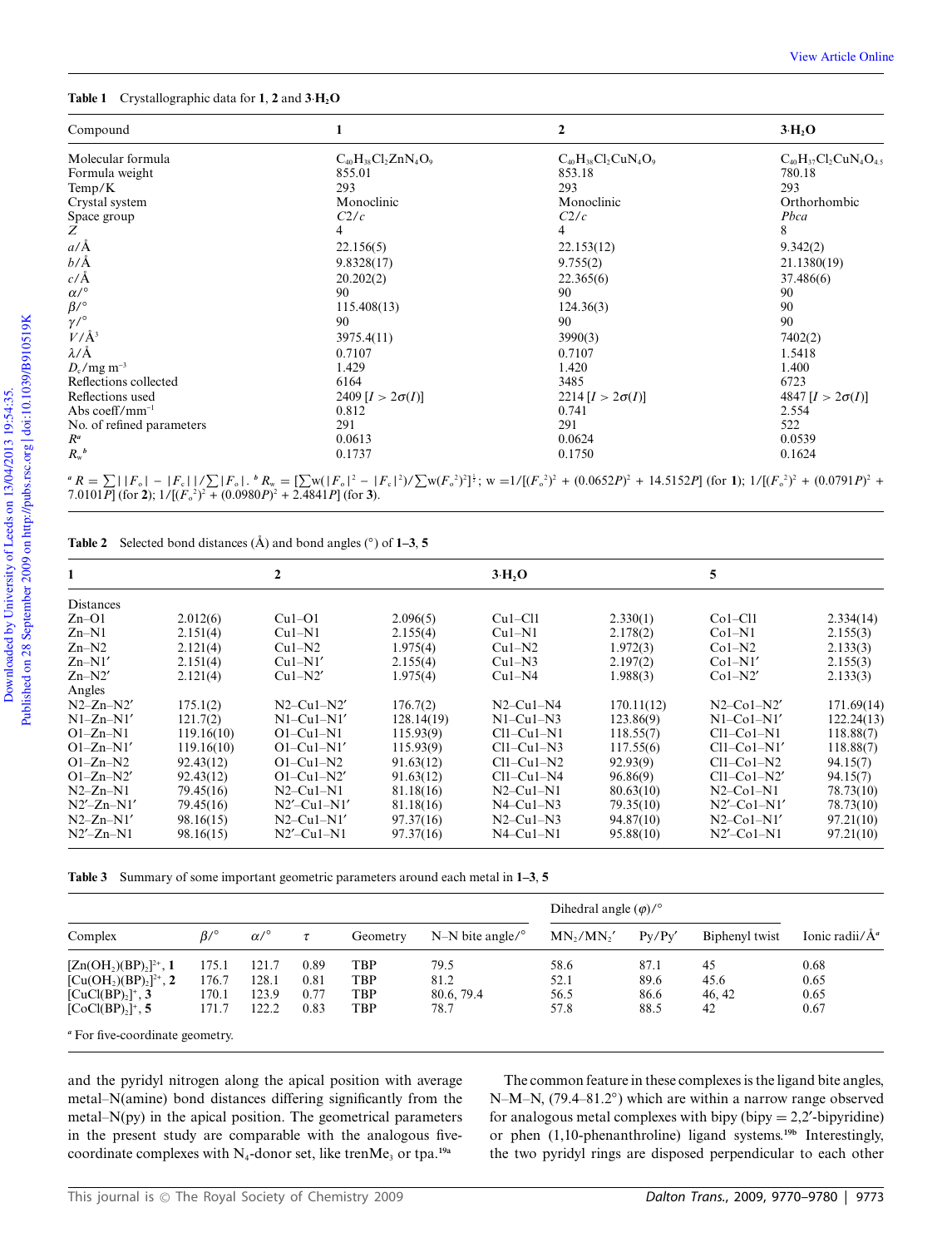$(\varphi = 86.6 \text{ to } 89.6°)$ , in sharp contrast to their near coplanar  $(\phi = 2{\text -}10^{\circ})$  arrangement recognized for mononuclear complexes with bipyridyl ligand systems.**<sup>20</sup>** This arrangement is probably due to the steric congestion exerted by the biphenyl groups, placed on each tertiary amine-N atoms. The intrinsic non-coplanarity of the aryl rings of biphenyl is apparent from the biaryl twist angle of  $~42$  to  $46°$  which is comparable with analogous bridged biphenyls.**21,22**

Nevertheless, the bond parameters of biaryl match quite close to the reported biphenyl cores.**<sup>23</sup>** The dihedral angles between the planes defined by two  $MN_2$  units vary from 52.1 to 56.5 $^{\circ}$ . The sum of equatorial bond angles at Zn is 359.99° showing that the metal ion is essentially in the mean plane of the equatorial donors (N1N1¢O1). An important comparison of **1** is to the zinc enzyme astacin, where a  $Zn-OH<sub>2</sub>$  unit ligated in a trigonal bipyramidal fashion with water ligand in the equatorial position  $(Zn-O = 2.1)$ *vs.* 2.0 Å in  $1$ ).<sup>24</sup>

The Cu–O distance in  $2(2.09 \text{ Å})$  is shorter than that observed in the analogous complex with 1,10-phenanthroline  $(-2.25 \text{ Å})$ and longer than axially coordinated water in  $[(\text{tmpa})Cu(H, O)]^{2+}$  $(-1.98 \text{ Å})$  with TBP geometry.<sup>25</sup> The Cu–Cl distance of 3 (2.33 Å) is in the range observed for  $[(phen)_2Cu(Cl)]^+$  (av. ~2.32 Å),<sup>26</sup> [(bipy)<sub>2</sub>Cu(Cl)]<sup>+</sup> (2.263)<sup>27</sup> and [(tmpa)Cu(Cl)]<sup>+</sup> (2.23 Å) complexes.**<sup>28</sup>** For copper complexes **2** and **3**, the axial Cu–N(py) distances are much shorter than those in **1** and **5**, which is in agreement with the position of copper in the Irving–Williams series. The in-plane bond angles,  $N_{\text{amine}}-M-N_{\text{amine}}$  range from 121.7–128.1◦ , most deviated for **2**.

Structurally, the five-coordinate complexes range from  $C_{4v}$ (square pyramidal) to  $D_{3h}$  (trigonal bipyramidal) geometries with conformational rearrangement through classical Berry pathway.**<sup>29</sup>** An analysis of the geometrical shape determining dihedral angles  $(\varphi)$  about each metal, yield values in the range 49.5–54.8°, 48.9– 60.6◦ , 46.4–64.9◦ and 45.9–59.3◦ for **1**, **2**, **3** and **5**, respectively, compared to 53◦ expected for an ideal TBP geometry.**<sup>30</sup>** This suggests close to TBP geometry for **1** and distorted geometries for the others. Furthermore, a structural parameter  $\tau = (\beta - \beta)$  $\alpha$ )/60 introduced by Reedijk *et al.*<sup>31</sup> where  $\alpha$  and  $\beta$  represent two basal angles  $\beta \ge \alpha$ , was also adopted to systematize the change in the geometries of the complexes. A perfect trigonalbipyramidal is associated with  $\alpha = 120^\circ$  and  $\beta = 180^\circ$  ( $\tau = 1$ ). The structural parameters  $\alpha$ ,  $\beta$ , and  $\tau$  are summarized in Table 3. The general structural motif in these five-coordinate complexes is represented as  $N_4$ MX. Since we started our work with the main focus on copper systems, we have analyzed the Cambridge Structural Database with  $N_4CuO$  and  $N_4CuCl$  motifs with either TBP or SPy geometries. There are 1530 and 319 structures with N4CuO and N4CuCl motifs, respectively, out of an available 325 709 crystal structures. Since we are interested in N-bidentate chelation, we have narrowed down our search to structures with N-bidentate ligands. The geometries are based on *t* values and the results are summarized in Fig. 4. It shows that TBP > SPy in  $N_4CuO$  motifs and  $SPy > TBP$  in  $N_4CuCl$  motifs.

All complexes in the present study show that metal ions adopt unique TBP geometry, with  $M : BP$  in 1:2 ratio presumably due to ligand constraints. The crystal packing in these complexes reveal strong  $\pi-\pi$  interaction between two phenyl rings of biphenyl related by inversion symmetry and are placed head-on and parallel. The normal centroid  $\cdots$  centroid distance between the planes of



**Fig. 4** Square pyramidal and trigonal bipyramidal Cu-geometry distributions with N-bidentate ligands.

phenyl is ~3.4 Å. Altogether, the structures are stabilized by  $\pi-\pi$ and van der Waals interactions.

## **3. Solution studies by spectroscopy**

**(a) Mass spectra.** The electrospray ionization (ESI) mass spectra of complexes 1–5 measured in CH<sub>3</sub>CN complemented the data obtained from X-ray studies. All of them display two major peaks corresponding to monocationic species. As a representative example, the mass spectrum of  $[(BP)_2CuCl](ClO_4)$ , **3** is shown in Fig. 5. The peak at  $m/z$  670 is due to  $[(BP)_2Cu(Cl)]^+$  and  $m/z$  384 is assigned to [BPCu(Cl)]<sup>+</sup>. The aqua complex, [(BP)<sub>2</sub>Cu  $(OH<sub>2</sub>)] (ClO<sub>4</sub>)<sub>2</sub>$ , 2 in acetonitrile–water showed a moderately abundant peak at *m/z* 734 due to [(BP)<sub>2</sub>Cu(ClO<sub>4</sub>)]<sup>+</sup>. Complex **1** shows a moderately abundant peak at  $m/z$  448 due to  $[BPZn(CIO_4)]^+$  and a peak at  $m/z$  349 assigned to  $[(BP)_2Zn(H_2O)(CH_3CN)]_2^{2+}$  ions. The peak at  $m/z$  390 may be due to  $\{[(BP)_2Zn(H_2O)(CH_3CN)]_2^{2+}$  + CH<sub>3</sub>CN}; the peak at  $m/z$  635 corresponds to  $[(BP)_2Zn]^{2+}$  species. For **5**, the fifth site has positional disorder with 2/3 chloride and 1/3 bromide ions. The ESI-MS spectrum of this compound in acetonitrile–MeOH confirms the presence of chloride (666 *m*/*z*) as well as bromide (712 *m*/*z*) in the expected intensity ratio.**<sup>18</sup>** All complexes show a major peak at  $m/z$  287, due to  $[BP + H]^+$ .

**(b) UV-vis spectra.** Copper(II) complexes with distorted TBP geometry, generally exhibits a broad or twin absorption in the region 700–950 nm, due to  $d_{x^2-y^2} \rightarrow d_{z^2}$  and  $d_{xy} \approx d_{yz} \rightarrow d_{z^2}$ transitions.**25a** The UV-vis of **2–4** are shown in Fig. 6. The optical absorption spectrum of  $2$  in  $CH_2Cl_2$ , displays a twin peak at 827  $(\varepsilon = 586 \text{ M}^{-1} \text{ cm}^{-1})$  and 950 nm  $(\varepsilon = 530 \text{ M}^{-1} \text{ cm}^{-1})$  with a shoulder at 398 nm. The split band is attested to the TBP geometry as seen in analogous cores.<sup>32</sup> Similarly, 3 exhibits a split band at 824 ( $\varepsilon$  = 587 M<sup>-1</sup> cm<sup>-1</sup>) and 964 nm ( $\varepsilon = 650$  M<sup>-1</sup> cm<sup>-1</sup>) with a shoulder at 366 nm ( $Cl^{-} \rightarrow Cu(II)$  CT band) comparable to  $CuN_{4}Cl$  motifs.<sup>27</sup> The electronic absorption spectrum of  $4$  in  $CH_2Cl_2$  shows ligand field transitions at 481, 520, 640 and 848 nm due to  ${}^4A_2$ <sup> $\rightarrow$  4</sup>E $''(P)$  +  ${}^4A_2{}^{\prime}(P)$ ,  ${}^4A_2{}^{\prime} \rightarrow {}^4E'$ ,  ${}^4A_2{}^{\prime} \rightarrow {}^4E''$  and  ${}^4A_2{}^{\prime} \rightarrow {}^4A_1{}^{\prime\prime} + {}^4A_2{}^{\prime\prime}$  (d–d transitions) of TBP high-spin Co(II).**<sup>33</sup>**

**(c) DMF binding and hemilability of BP in [(BP)2Cu(OH2)]- (ClO4)<sup>2</sup> .** Ligands are said to be hemilabile when one of their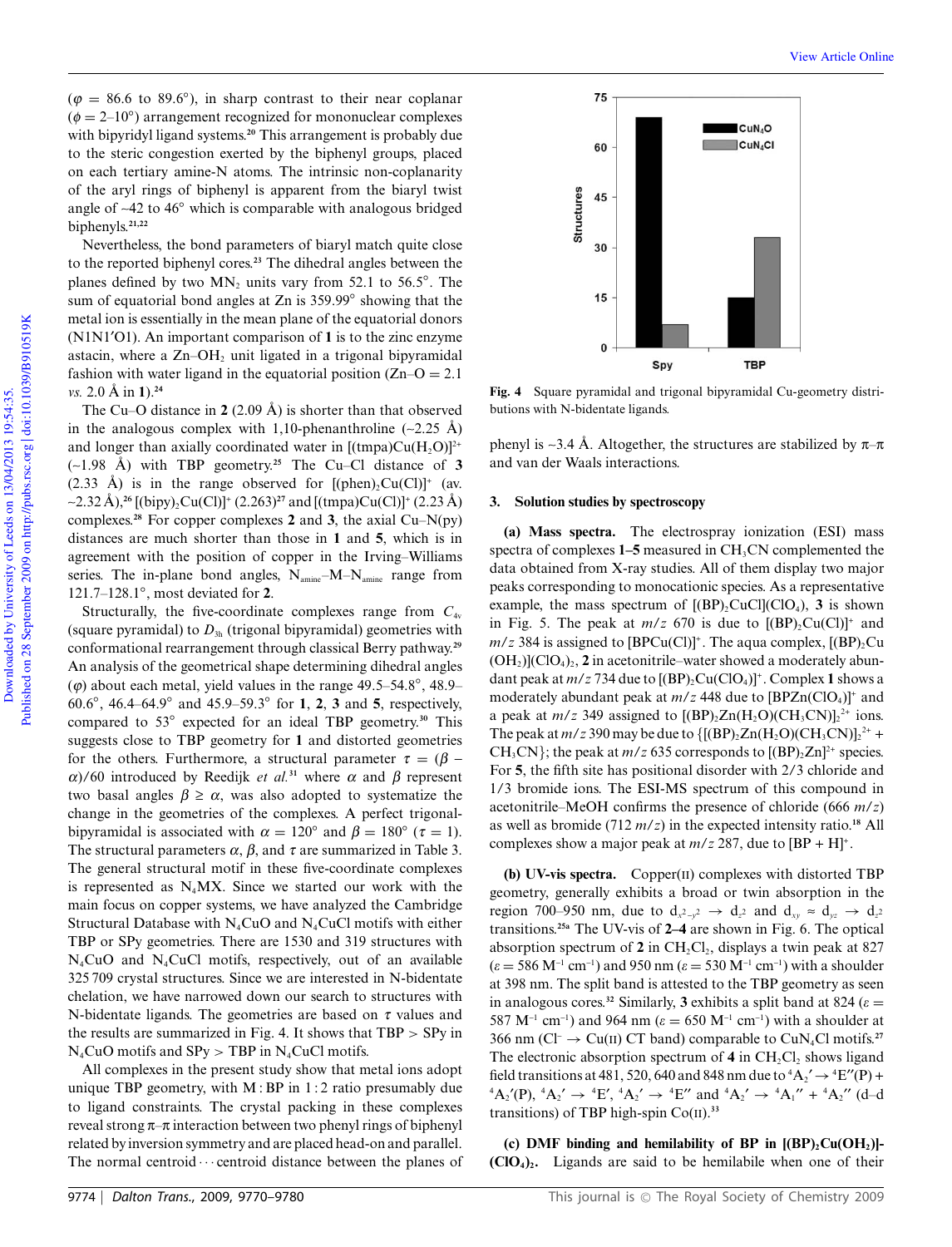

**Fig. 5** ESI mass spectrum of  $[(BP)_2)CuCl(CIO_4)$  **3** in acetonitrile. Inset: observed and calculated isotopic pattern for  $[(BP)_2)CuCl^+(m/z = 670)$ .



**Fig. 6** Electronic absorption spectra of  $2-4$  ( $\sim$ 1.2 mM) in CH<sub>2</sub>Cl<sub>2</sub>.

donor atoms in metal complexes is displaced by a strong coordinating external ligand or solvent. Such hemilabile ligands often possess varied strength of donor ability.**<sup>34</sup>** The hemilability of ligand BP with  $Cu(II)$ , in solution, was revealed by electronic absorption spectroscopy. The molar intensity of complex **2** in non-coordinating solvent,  $CH_2Cl_2$ , is almost reduced to half in coordinating solvent, DMF (Fig. 7).



**Fig. 7** The absorption spectrum of  $2(1.64 \text{ mM})$  in  $\text{CH}_2\text{Cl}_2$  and DMF.

This is attributed to the relaxation of the constrained geometry about Cu(II) due to decoordination of the hindered tertiary amine-N of BP, with concomitant coordination of DMF (Scheme 1).



**Scheme 1** Formation of DMF adduct, from complex **2**.

This change is possible as the tertiary amine-nitrogen possessing biphenyl crowd is weakly-coordinated to copper(II) ( $Cu-N<sub>amine</sub>$ ) 2.16 Å) and gets replaced by DMF (Scheme 1). The change in solvent dielectricity from DCM to DMF could play a role in solution during this change. However, the overall band shape is unchanged retaining the same TBP geometry.

There are reports where the removal of the amine-nitrogen is aided by surrounding ligands.**<sup>35</sup>** Frequently, water exchange in fivecoordinate copper(II) aqua complexes mainly occur at the more distant, labialized axial position and the steric effects decrease the water lability.**<sup>36</sup>** However, in complex **2** the coordinated water is strongly bonded to  $Cu(II)$  (2.09 Å) and water lability is not more facile. Furthermore, UV-vis spectral titration of  $2$  in  $CH_2Cl_2$ with DMF (Fig. 8) and kinetics analysis suggest binding of two molecules of DMF (Fig. 8, inset) from which the binding constant  $(K_b)$  was determined. The binding affinity  $(K_b)$  of DMF is given by,  $K_b = [(BP)_2 Cu(OH_2)(DMF)_2]/[{(BP)_2 Cu(OH_2)}^2][DMF]^2$ .

From the absorption spectra, it is known that  $(A_0 - A)/(A)$  $A_{\infty}$ ) = 0.00164 $K_{b}$ [DMF]<sup>2</sup>, where,  $A_{0}$  = absorbance (at 827 nm) of **2** in 100% DCM;  $A_{\infty}$  = absorbance (at 827 nm) of **2** in 100% DMF and  $[\{(\text{BP})_2\text{Cu}(\text{OH}_2)\}^{2+}$ , 2] = 1.64 × 10<sup>-3</sup> M. The plot of  $(A_0 A$ )/( $A - A_{\infty}$ ) *vs.* [DMF]<sup>2</sup> gave a straight line passing through the origin (inset Fig. 8) with a slope of  $1.64 \times 10^{-3} \times K_b$ , from which  $K_{\rm b} = 92 \text{ M}^{-2}$  is calculated.

A similar observation with a bidentate with solvent effects leading to a change in spin-state with Ni(II) has been reported and the  $K<sub>b</sub>$  values are much smaller (0.20 and 9.9  $M<sup>-2</sup>$ ) compared to present values.**<sup>37</sup>**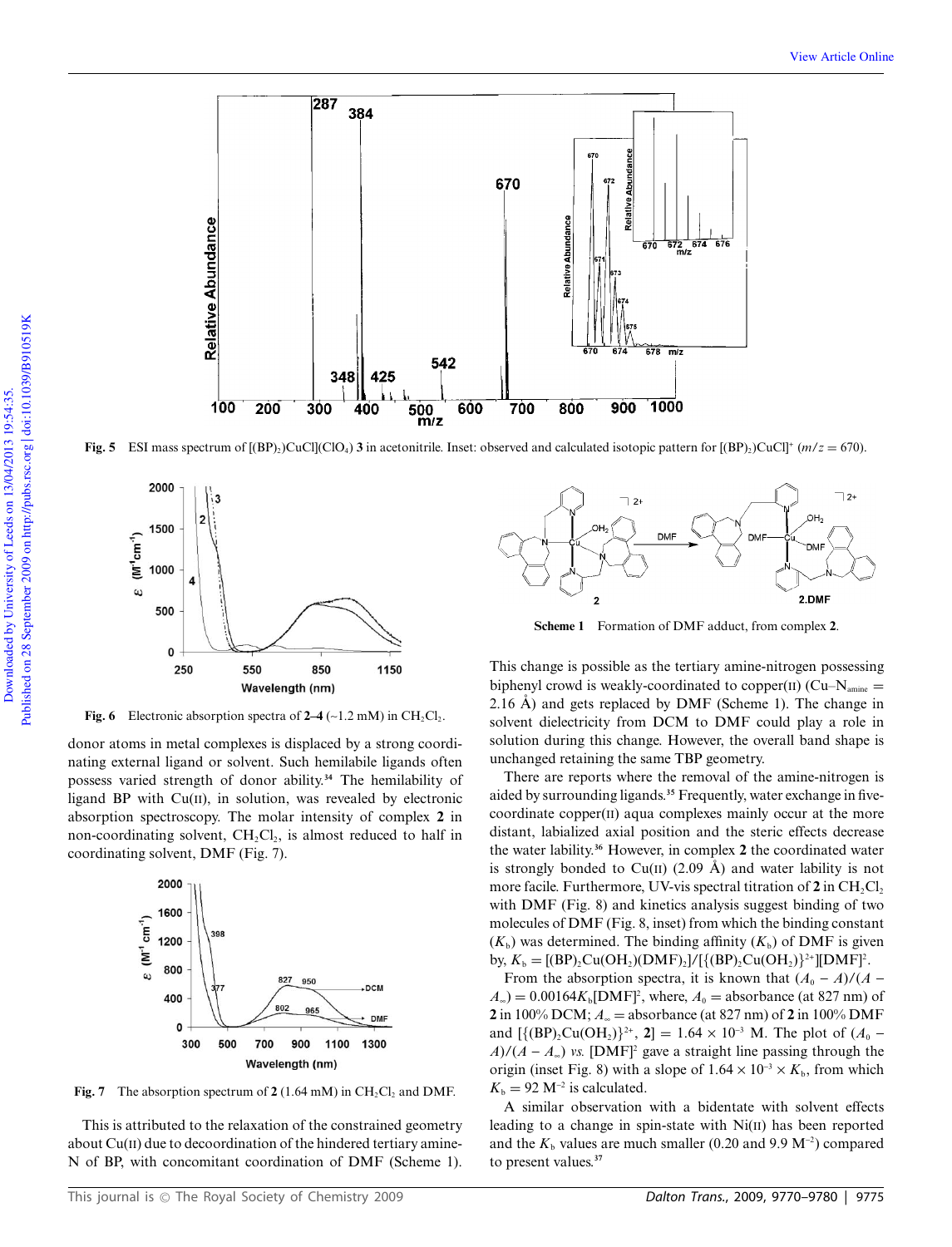

**Fig. 8** Absorption spectral changes on controlled addition of DMF into  $CH_2Cl_2$  solution of  $[(BP)_2Cu(OH_2)](ClO_4)_2$  (1.64 mM) at 298 K. Change in volume  $\Delta V < 5\%$ . Inset: plot of  $(Ao - A)/(A - A_{\infty})$  *vs.* [DMF]<sup>2</sup>.

**(d) Monomer–dimer equilibrium: formation of dicopper dihydroxo complex.** An attempted synthesis of the hydroxide analogue of **2**, *i.e.*,  $[(BP)_2Cu(OH)]^+$  by the deprotonation of  $H_2O$ , using a base, triethylamine or tetramethylammonium hydroxide  $((CH<sub>3</sub>)<sub>4</sub>NOH)$ gave instead the dimeric complex  $[\{(\text{BP})\text{Cu}\}_2(\mu\text{-OH})_2]^2$ <sup>+</sup>, 2a (Scheme 2). Its formation was established by comparing the spectral features with that of an authentic sample of **2a** obtained from an independent synthesis.**<sup>38</sup>**



**Scheme 2** The proposed monomer–dimer equilibrium between **2** and **2a**.

This conversion could be monitored by electronic absorption spectroscopy (Fig. 9). Controlled addition of a solution of  $NEt_3$ in DMF to the aqua complex 2 in a 1:1 mixture of DMF:  $H_2O$ resulted in a gradual decrease in the absorbance of the initial spectrum, with associated growth of a new band at  $\lambda_{\text{max}}$  622 nm, which corresponds to the dihydroxide-bridged dicopper(II) complex, **2a**. After complete addition of one equivalent of  $NEt_3$  in DMF, no more apparent changes in the spectrum were observed.



**Fig. 9** Electronic absorption spectral changes showing the conversion of  $(2.05 \text{ mM}) [\text{BP}_2\text{Cu}(\text{H}_2\text{O})]^2$ <sup>+</sup> **2**  $\rightarrow$   $[\{(\text{BP})\text{Cu}\}_2(\mu\text{-OH})_2]^2$ <sup>+</sup> **2a** in DMF : H<sub>2</sub>O  $(1:1 \text{ v/v})$  by the addition of 0.2–1.0 equiv. (5–25 µL) of Et<sub>3</sub>N (0.27 M in DMF).

mononuclear copper(II)-aqua complexes to monomeric-hydroxo complexes in solution is known.**19,40** However, what we have observed in our study is interesting as it involves the formation of dimeric dihydroxo complex,  $2a(1:1 BP:Cu)$ , from the mononuclear aqua complex  $(2:1 \text{ BP:Cu})$  with a base. This is rather uncommon as it requires elimination of a molecule of BP, followed by reorganization to the new complex. The presence of excess ligand was confirmed by thin layer chromatography (TLC).

A clean conversion of **2** to **2a** is evident by the presence of two isosbestic points at 490 and 622 nm. In general, the simple deprotonation of a dimeric diaqua complex to a dimeric dihydroxo complex is quite common.**<sup>39</sup>** Also, the deprotonation of

View Article Online

A similar titration with the mononuclear chloro complex **3** with tetramethyl ammonium hydroxide, demonstrates the formation of a dinuclear dihydroxo complex  $2a$  ( $\lambda_{\text{max}} \sim 622$  nm), which is in equilibrium with **3** (split band at 824 and 964 nm) (Fig. 10). To our knowledge, this is the first example of such a conversion observed.



**Fig. 10** Electronic absorption spectrum of the equilibrium mixture  $(\sim 3 \text{ mM based on } [3])$  obtained from the reaction of  $[BP_2Cu(Cl)]^+$ , **3** with  $(CH<sub>3</sub>)<sub>4</sub>$ NOH in EtOH.

**(e) Dynamic NMR of 1.** The Zn(II)-BP complex,  $[(BP)_2Zn(OH_2)](ClO_4)_2$  1, in solution exhibits structural dynamics, which were studied by variable temperature <sup>1</sup>H NMR spectroscopy (Fig. 11). In general, the benzylic protons of the bridged biphenyl are chemically equivalent and appear as a singlet at room temperature. The non-equivalence of these protons displays an AB quartet at relatively lower temperatures. This is due to the restricted rotation about the atropisomeric  $C_{Ar}-C_{Ar}$ bond, resulting in two diastereomeric conformers.**<sup>41</sup>** However, the energy barrier is not sufficiently high enough to allow resolution of the enantiomeric conformations at room temperature, and these ligands are considered to be configurationally dynamic. In general, disubstituted biphenyls are resolvable only if two large *ortho* substituents are present or with certain bridges between the 2 and 2¢ positions.**<sup>10</sup>** As seen, at room temperature (296 K), the <sup>1</sup>H NMR spectrum of free ligand BP, (bottom most spectrum in Fig. 11), shows two sharp singlets at 3.3 and 3.8 ppm in a 2 : 1 ratio for the methylene protons attached to the biphenyl and pyridyl rings. For the Zn(II) complex, the corresponding signals appear at 3.6 and 4.4 ppm respectively, at the same temperature; also the signals are relatively broad and down-field shifted compared to free BP. However, at 233 K, both the signals are separated into three AB quartets with six doublets at 3.7, 3.9, 4.2, 4.6 ppm with the broader one at  $\sim$ 3 ppm.

The relationship  $\Delta G^* = RT_c(22.96 + \ln(T_c/\sqrt{(\Delta v^2 + 6J^2)})$  is used to determine the activation energy  $\Delta G^*$ , from the coalescence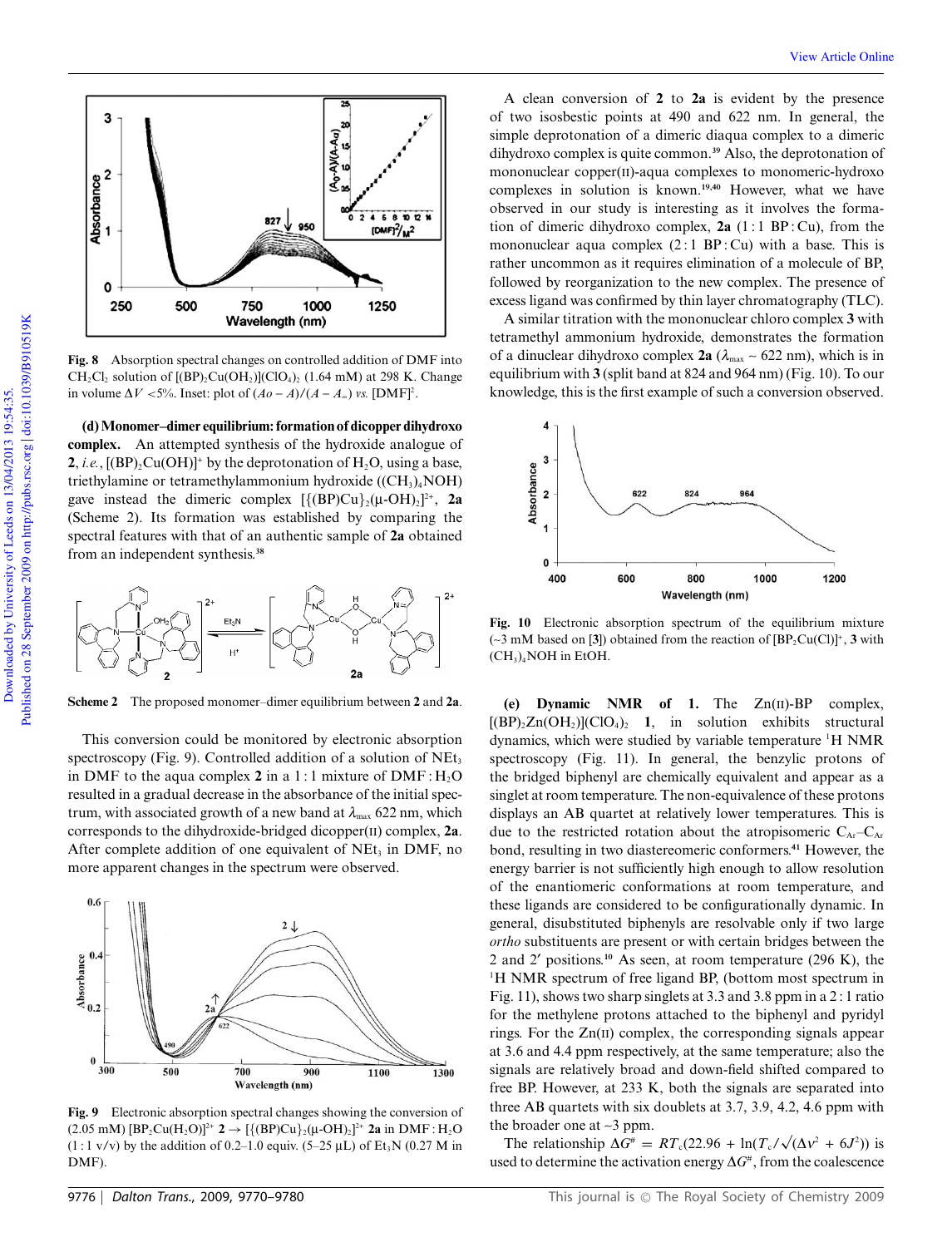

**Fig. 11** <sup>1</sup>H NMR of the methylene region of  $[(BP)_2Zn(OH_2)](ClO_4)_2$  **1** in  $CD<sub>3</sub>CN$ , as a function of temperature.

temperature,  $T_c$ <sup>42</sup> The calculated free energy for the inversion of bridged biphenyls is ~13.08 kcal mol<sup>-1</sup> ( $T_c = 273$  K,  $\Delta v =$ 82.8 Hz,  $J = 8.7$  Hz) and for the pyridyl methylene (NCH<sub>2</sub>PY) is ~12.37 kcal mol<sup>-1</sup> ( $T_c = 265$  K,  $\Delta v = 152$  Hz,  $J = 11.8$  Hz). It is proposed that the hindered rotation through C–C biaryl axis with the biphenyl seven-membered ring (Fig. 12(a)) results in two different conformations at low temperature. The coordination of Zn to nitrogen donors brings additional hindrance to biaryl ring (R) as shown by the five-membered ring flipping (Fig. 12(b)). Altogether, the combined effects reflect the higher activation barrier compared to free ligand BP with  $\Delta G^* = 10.3$  kcal mol<sup>-1</sup>. The obtained values are comparable with reported biaryl systems with different substituents.**23,42,43**



**Fig. 12** The proposed dynamics for the (a) seven- and (b) five-membered ring flipping in **1**.

**(f) <sup>1</sup>H NMR spectra of 2–4.** The proton NMR spectra of complexes **2** and **3** in solution are broad and featureless, typical of mononuclear copper(II) centers due to their slow electronic relaxation ( $\sim 10^{-8}$  s). On the other hand, the cobalt(II) complex **4**, shows relatively sharp signals, but are hyperfine shifted over a wide spectral window of  $-30$  to 220 ppm (Fig. 13) due to the favorable electron relaxation of the high-spin  $Co(II)$  center. The ligand protons due to the pyridyl and methylene groups, which are



**Fig. 13** <sup>1</sup>H NMR spectrum of **4** in CDCl<sub>3</sub> (\* = TMS and solvent impurity).

closer to the  $Co(II)$  center, experience a more paramagnetic effect. The observed paramagnetic shifts are predominantly contact in origin as reflected in the observation that the majority of the signals are in one direction, all downfield shifted.

A tentative assignment of signals was made based on one of our earlier reports.**<sup>44</sup>** The far downfield shifted signals are due to the pyridyl and methylenes which are close (Co–H  $\sim$ 3.0–3.8 Å) to the cobalt $(II)$  center; the biphenyl protons which are far away (Co–H  $\sim$  6.0–8.1 Å) appear in the region 5–15 ppm; the two up-field shifted signals are possibly due to the small spin-orbit coupling contribution. The spectral features are typical of a highspin cobalt(II) complex. Complete assignment of the spectrum is beyond our current capabilities and is perhaps best left to a later study.

**(g) Magnetism and EPR.** The solution magnetic moment values of **2–4** were measured by Evans NMR method**<sup>12</sup>** and agree with the expected mononuclear structure. A value of 1.76 and 1.81 BM/Cu(II) noted for **2** and **3**, respectively, are close to a spin-only value, expected for Cu(II)  $(S = 1/2)$ . Similarly, 4.47 BM/Co(II) of complex 4 is greater than the spin-only value for  $Co(II)$  ( $S =$ 3/2) and it is attributable to the spin-orbit coupling. The larger value is probably due to the biphenyl ligand which delocalizes electron density such that the separation of the electronic groundand excited-states is decreased. This would give some orbital contribution to the magnetic moment, and would account for the greater than spin-only values.

The solution EPR spectra of **2** and **3** in  $CH_2Cl_2$ : toluene (1:1, v/v) as a frozen glass at 77 K are shown in Fig. 14 (Table 4). Both of them show spectra typical of Cu(II) in TBP geometry with the unpaired electron residing in the d*<sup>z</sup>* <sup>2</sup> orbital.**40,45**

The spectral features of complex **3** are well-resolved, with  $g_{\parallel}$  $=1.987, A_{\parallel} = 85$  G;  $g_{\perp} = 2.200, A_{\perp} = 90$  G and in agreement with the geometry observed in the solid state; and also comparable with monomeric copper complexes with alkyl pyridyl ligands with TBP geometry in contrast to square pyramid geometry with similar ligands.<sup>45b</sup> Though a rhombic spectral pattern with  $g_1 = 2.233$ ,  $A_1 = 100 \text{ G}; g_2 = 2.064 \text{ G}, A_2 = 100 \text{ G}; g_3 = 2.020, A_3 = 90 \text{ was}$ observed for **2**, they are broad and unresolved which may be due to vibronic coupling.**45a**

#### **4. Redox properties**

The redox properties of  $[(BP)_2Cu(H_2O)]^{2+}$  2 and  $[(BP)_2Cu(Cl)]^+$  3 in DMF were measured by cyclic voltammetry and the results are compared with the analogous complexes.**45c** As a representative example, the voltammogram of chloro-complex **3** is shown in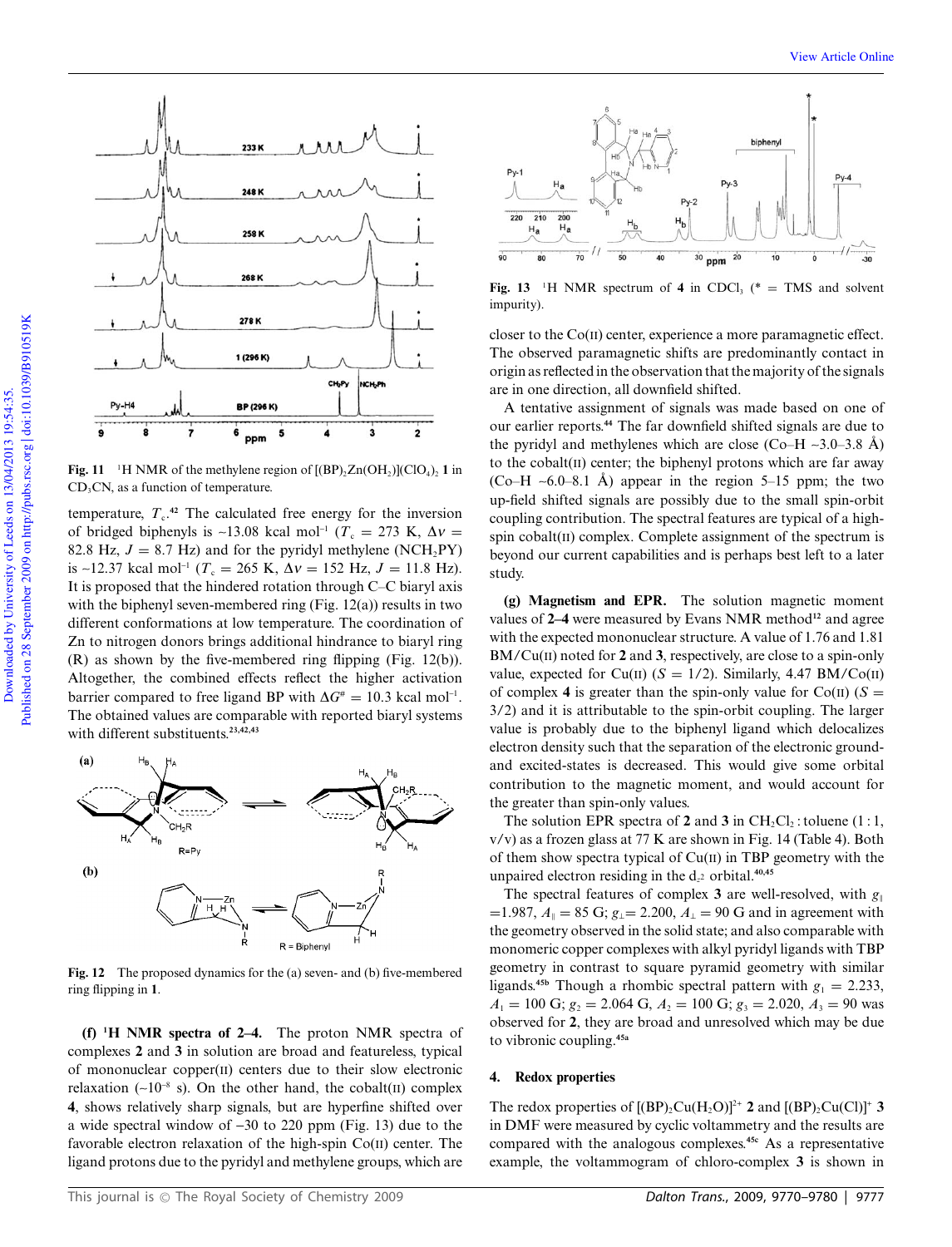**Table 4** Selected spectroscopic data for complexes **2–5**

|                         | $IR/cm^{-1}$ |                    |                                                                    | EPR <sup>b</sup>                                |                                          |                               |
|-------------------------|--------------|--------------------|--------------------------------------------------------------------|-------------------------------------------------|------------------------------------------|-------------------------------|
| Complex                 | $V_{\rm OH}$ | $V_{\text{ClO}_4}$ | $\lambda$ /nm ( $\varepsilon$ , M <sup>-1</sup> cm <sup>-1</sup> ) | g                                               | A/G                                      | $\mu/M(II)$ (BM) <sup>a</sup> |
| $\overline{2}$          | 3420         | 1094               | 398 (1250)<br>827 (586)<br>950 (530)                               | $g_1 = 2.233$<br>$g_2 = 2.064$<br>$g_3 = 2.020$ | $A_1 = 100$<br>$A_2 = 100$<br>$A_3 = 90$ | 1.76                          |
| 3                       | 3487         | 1097               | 369 (1948)<br>824 (587)<br>964 (650)                               | $g_{\parallel} = 1.987$<br>$g_{\perp} = 2.200$  | $A_{\parallel} = 85$<br>$A_{1} = 90$     | 1.81                          |
| $\overline{\mathbf{4}}$ |              | 1101               | 481 (74)<br>520 (90)<br>640 (79)<br>848 (51)                       |                                                 |                                          | 4.47                          |
| 5                       |              |                    | 486 (46)<br>568 (93)<br>652 (144)<br>870 (24)                      |                                                 |                                          | 4.64                          |

|  | " In CD <sub>3</sub> CN (2); CD <sub>3</sub> NO <sub>2</sub> (3); CDCl <sub>3</sub> (4); <sup>b</sup> CH <sub>2</sub> Cl <sub>2</sub> : toluene (1:1) |  |
|--|-------------------------------------------------------------------------------------------------------------------------------------------------------|--|
|  |                                                                                                                                                       |  |



**Fig. 14** EPR spectra of (a)  $[(BP)_2Cu(H_2O)]^{2+}$  **2** and (b)  $[(BP)_2Cu(Cl)]^+$  **3** in  $1:1 \text{ CH}_2\text{Cl}_2$ : toluene at 77 K, scan range = 2200–4200 G, microwave frequency  $= 9.19$  GHz, mod. amplitude 5 G, mod. frequency  $= 50$  KHz (**2**) and 100 KHz (**3**), microwave power = 5 mW (**2**) and 10 mW (**3**).

Fig. 15. Complex **3** displays an irreversible redox wave with the *E*<sup>c</sup> (cathodic potential) of 0.07 V and *E*<sup>a</sup> (anodic potential) of 0.57 V *vs.* Ag/AgCl. A similar profile ( $E_c = 0.12$  and  $E_a = 0.55$  V) was also noted for **2**. The more positive value for the oxidation of Cu(I) to Cu(II) reflects the change in geometry from tetrahedral (Td) to TBP which is associated with reduced Cu(I) species.

Due to the hemilabile nature of BP in DMF, the initial copper(II) complex is in the form of a DMF adduct. When it undergoes reduction, expulsion of DMF leads to Cu(I) with a preferred Td geometry and reoxidation again involves solvent recoordination. This structural reorganization could be the reason for the large potential difference as observed in many mononuclear copper systems. The effect of solvent coordination in the redox behavior of mononuclear  $Cu(II)$  with tren ligand<sup>32</sup> and iminopyridyl ligand<sup>46</sup> is an additional support for the present study.

## **Conclusions**

In summary, we have studied the five-coordinate  $Zn(\text{II})$ ,  $Cu(\text{II})$ and Co(II) complexes with unique trigonal bipyramidal geometry



**Fig. 15** Cyclic voltammogram of  $[(BP)_2Cu(Cl)]^+$  3 (~1 mM) in DMF. [Potentials are referenced *vs.* Ag/AgCl; scan rate: 50 mV  $s^{-1}$ ; the ligand is redox inactive in the region,  $0$  to  $-1.5$  V.]

driven by a new biphenyl appended N-bidentate ligand. The crystal structures reveal the non-planar biphenyl twist compared to the almost planar bipyridyl twist in analogous mononuclear complexes. All complexes were studied by analytical and combined spectroscopic methods (UV-vis, IR, EPR, solution magnetic and ESI-MS). The spectral data were consistent with the TBP structure from X-ray analysis. The VT-<sup>1</sup>H NMR study of the zinc-aqua complex, demonstrated the atropisomeric biphenyl dynamics in solution and the calculated free energy was in the low energy barrier as expected. Competitive binding studies in coordinating solvent like DMF proposes the replacement of two tertiary nitrogens from independent ligands, BP of complex **2**. Interestingly, a rare example of the conversion of  $Cu(II)$ aqua complex  $[(BP)_2Cu(OH_2)_2]^2$ <sup>+</sup> having ligand : Cu(II) in 2:1 ratio, to hydroxide-bridged dicopper(II)  $[\{ (BP)(Cu) \}_2(\mu\text{-}OH)_2]^{2+}$ containing ligand :  $Cu(II)$  in 1 : 1 ratio, was highlighted. Further studies involving the effect of coordinating solvents and isolation of solvent coordinated mononuclear complexes are underway in our laboratory.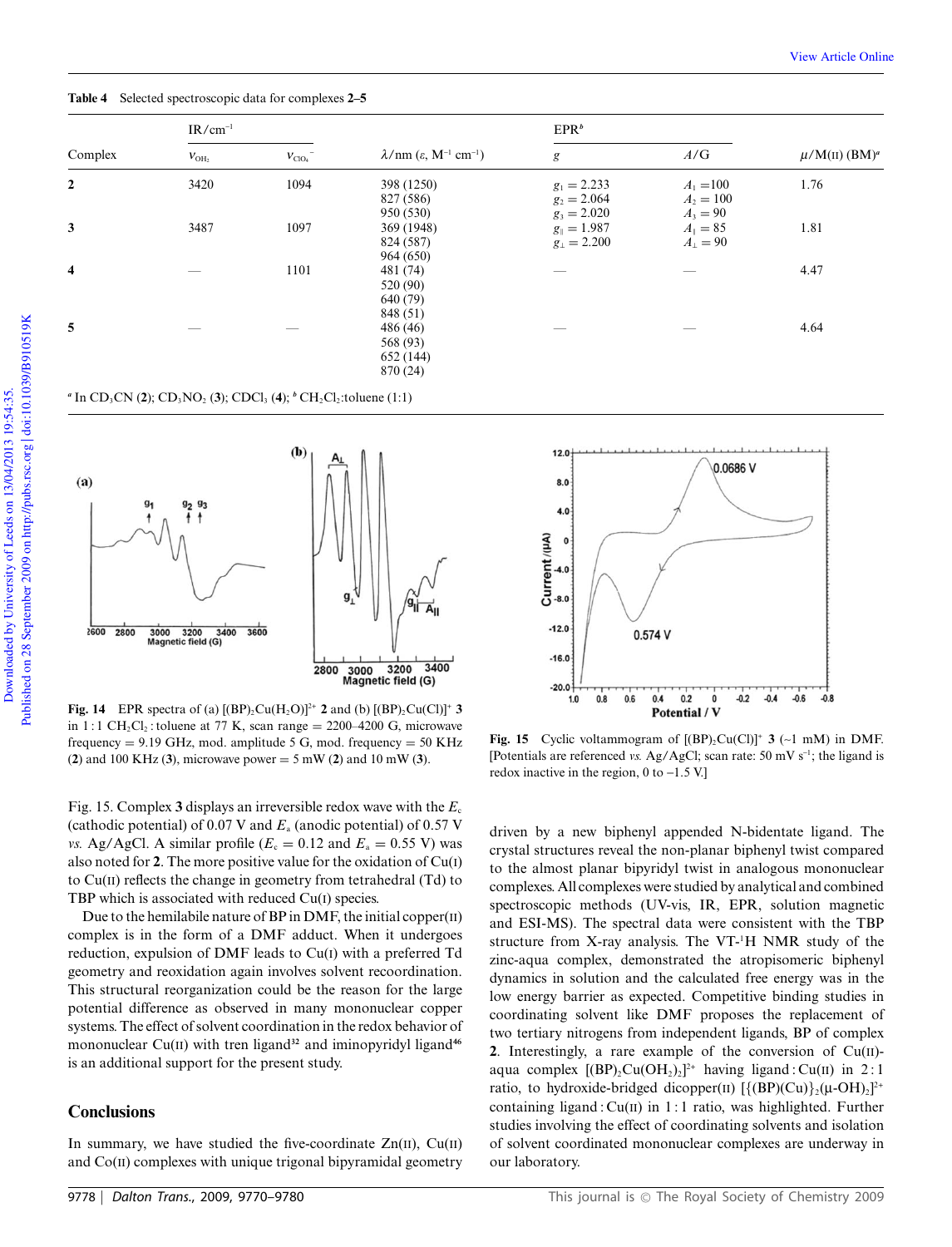## **Acknowledgements**

The authors acknowledge Dr M. S. Moni, Sophisticated Analytical Instrumentation facility, Indian Institute of Technology, Madras, India for variable temperature NMR data. S. S. thanks the Council of Scientific and Industrial Research-University Grants Commission (CSIR-UGC), Government of India for financial assistance.

## **Notes and references**

- 1 (*a*) R. H. Holm and E. I. Solomon, *Chem. Rev.*, 2004, **104**, 347–1200; (*b*) G. Parkin, *Chem. Rev.*, 2004, **104**, 699.
- 2 (*a*) J. P. Klinman, *J. Biol. Chem.*, 2006, **281**, 3013; (*b*) P. Chen and E. I. Solomon, *Proc. Natl. Acad. Sci. U. S. A.*, 2004, **101**, 13105; (*c*) S. T. Prigge, B. A. Eipper, R. E. Mains and L. M. Amzel, *Science*, 2004, **304**, 864; (*d*) J. P. Evans, A. Kyunghye and J. P. Klinman, *J. Biol. Chem.*, 2003, **278**, 49691.
- 3 N. Mitic, S. J. Smith, A. Neves, L. W. Guddat, L. R. Gahan and G. Schenk, *Chem. Rev.*, 2006, **106**, 3338.
- 4 (*a*) S. Tanase, I. A. Koval, B. Elisabeth, R. Gelder and J. Reedijk, *Inorg. Chem.*, 2005, **44**, 7860; (*b*) P. Comba and B. Bodo Martin, *Modeling of Macrocyclic Ligand Complexes; Macrocyclic Chemistry*, Springer, Netherlands, 2005, p. 303; (*c*) P. Comba and A. Lienke, *Inorg. Chem.*, 2001, **40**, 5206; (*d*) R. J. P. Williams, *Eur. J. Biochem.*, 1995, **234**, 363; (*e*) P. Comba, *Coord. Chem. Rev.*, 2000, **200–202**, 217; (*f*) P. Comba, *Coord. Chem. Rev.*, 1999, **185–186**, 81; (*g*) B. L. Vallee, J. F. Riordan, J. L. Bethune, T. L. Coombs, D. S. Auld and M. Sokolovsky, *Biochemistry*, 1968, **7**, 3547; (*h*) P. Comba, *Coord. Chem. Rev.*, 1999, **182**, 343; (*i*) H. B. Gray, B. G. Malmstrom and R. J. P. Williams, *JBIC, J. Biol. Inorg. Chem.*, 2000, **5**, 551; (*j*) S. Larsson, *JBIC, J. Biol. Inorg. Chem.*, 2000, **5**, 560; (*k*) U. Ryde, M. H. M. Olsson, B. O. Roos, J. O. A. De Kerpel and K. J. Pierloot, *JBIC, J. Biol. Inorg. Chem.*, 2000, **5**, 565; (*l*) U. Ryde, M. H. M. Olsson, K. Pierloot and B. O. Roos, *J. Mol. Biol.*, 1996, **261**, 586; (*m*) E. I. Solomon, M. D. Lowery, J. A. Guckert and L. B. LaCroix, in*Electron-Transfer Reactions-Inorganic, Organometallic and Biological Applications*, ed. S. S. Issied, American Chemical Society, Washington, DC, 1997, vol. 253, p. 317; (*n*) N. Shibata, T. Inoue, C. Nagano, N. Nishio, T. Kohzuma, K. Onodera, F. Yoshizaki, Y. Sugimura and Y. Kai, *J. Biol. Chem.*, 1999, **274**, 4225; (*o*) D. J. Berger and J. R. Telford, *Inorg. Chim. Acta*, 2002, **341**, 132.
- 5 (*a*) D. Maiti, H. C. Fry, J. S. Woertink, M. A. Vance, E. I. Solomon and K. D. Karlin, *J. Am. Chem. Soc.*, 2007, **129**, 264; (*b*) A. L. Gavrilova and B. Bosnich, *Chem. Rev.*, 2004, **104**, 349; (*c*) N. Kitajima and N. Morooka, *Chem. Rev.*, 1994, **94**, 737; (*d*) E. A. Lewis and W. B. Tolman, *Chem. Rev.*, 2004, **104**, 1047; (*e*) V. Mahadevan, Z. Hou, A. P. Cole, D. E. Root, T. K. Lal, E. I. Solomon and T. D. P. Stack, *J. Am. Chem. Soc.*, 1997, **119**, 11996.
- 6 (*a*) M. Colaneri and J. Peisach, *J. Am. Chem. Soc.*, 1992, **114**, 5335; (*b*) D. R. McMillin and H. R. Engeseth, in *Biological & Inorganic Copper Chemistry*, ed. K. D. Karlin and J. Zubieta, Adenine Press, New York, 1984, vol. 1, pp. 1–10; (*c*) B. R. M. Reinhammer, in *Copper Proteins and Copper Enzymes*, ed. R. Lontie, CRC Press, Boca Raton, FL, 1984, vol. 3, pp. 1–35; (*d*) W. B. Tolman and D. J. E. Spencer, *Curr. Opin. Chem. Biol.*, 2001, **5**, 188; (*e*) K. D. Karlin, D.-H. Lee, S Kaderli and A. D. Zuberbuhler, *Chem. Commun.*, 1997, 475.
- 7 (*a*) D. J. E. Spencer, N. W. Aboelella, A. M. Reynolds, P. L. Holland and W. B. Tolman, *J. Am. Chem. Soc.*, 2002, **124**, 2108; (*b*) N. W. Aboelella, E. A. Lewis, A. M. Reynolds, W. W. Brennessel, C. J. Cramer and W. B. Tolman, *J. Am. Chem. Soc.*, 2002, **124**, 10660; (*c*) A. F. A. Peacock, O. Iranzo and V. L. Pecoraro, *Dalton Trans.*, 2009, 2271.
- 8 S. Teramae, T. Osako, S. Nagatomo, T. Kitagawa, S. Fukuzumi and S. Itoh, *J. Inorg. Biochem.*, 2004, **98**, 746.
- 9 (*a*) S. G. Telfer, T. Sato, T. Harada, R. Kuroda, J. Lefebvre and D. B. Leznoff, *Inorg. Chem.*, 2004, **43**, 6168; (*b*) E. H. Alilou, A. El Hallaoui, E. H. El Ghadraoui and M. Pierrot, *Z. Kristallogr. New Cryst. Struct.*, 1999, **214**, 213; (*c*) M. Saporita, G. Bottari, G. Brancatelli, D. Drommi, G. Bruno and F. Faraone, *Eur. J. Inorg. Chem.*, 2008, 59; (*d*) C. Vedder, F. Schaper, H. Brintzinger, M. Kettunen, S. Babik and G. Fink, *Eur. J. Inorg. Chem.*, 2005, 1071; (*e*) P. T. Kaye, T. Nyokong, G. M. Watkins and K. W. Wellington, *ARKIVOC*, 2002, **IX**, 9; G. J. P. Britovsek, J. England and A. J. P. White, *Dalton Trans.*, 2006, 1399.
- 10 (*a*) P. J. Walsh, A. E. Lurain and J. Balsells, *Chem. Rev.*, 2003, **103**, 3297; (*b*) A. M. Costa, C. Jimeno, J. Gavenonis, P. J. Carroll and P. J. Walsh, *J. Am. Chem. Soc.*, 2002, **124**, 6929; (*c*) E. L. Eliel and S. H. Wilen, *Stereochemistry of Organic Compounds*, Wiley & Sons, New York, 1994.
- 11 D. D. Perrin, W. L. Armarego and D. R. Perrin, *Purification of Laboratory Chemicals*, Pergamon, New York, 2nd edn, 1980.
- 12 D. F. Evans, *J. Chem. Soc.*, 1959, 2003.
- 13 S. Sabiah, *Ph.D. Thesis*, Indian Institute of Technology Madras, India, October, 2007.
- 14 *Enraf-Nonius CAD-4 Software*. Version 5.0. Enraf-Nonius, Delft, Netherlands, 1989.
- 15 A Altomare, G. Cascarano, C. Giacovazzo and A. Guagliardi, *J. Appl. Crystallogr.*, 1993, **26**, 343.
- 16 G. M. Sheldrick, *SHELX93, Program for Crystal Structure Refinement*, University of Göttingen, Germany, 1997.
- 17 L. J. Farrugia, *J. Appl. Crystallogr.*, 1997, **30**, 565.
- 18 S. Sabiah, B. Varghese and N. N. Murthy, *J. Chem. Crystallogr.*, 2006, **36**, 147.
- 19 (*a*) S. C. Lee and R. H. Holm, *J. Am. Chem. Soc.*, 1993, **115**, 11789; (*b*) Y. Yamada, H. Sakurai, Y.Miyashita, K. Fujisawa and K. Okamoto, *Polyhedron*, 2002, **21**, 2143.
- 20 (*a*) C. Kaes, A. Katz and M. W. Hosseini, *Chem. Rev.*, 2000, **100**, 3553; (*b*) P. M. F. J. Costa, M. Mora, M. J. Calhorda, V. Felix, P. Ferreira, M. G. B. Drew and H. Wadepohl, *J. Organomet. Chem.*, 2003, **687**, 57.
- 21 (*a*) D. C. Iffland and H. Siegel, *J. Am. Chem. Soc.*, 1958, **80**, 1947; (*b*) J. Edwards, G. Robin and T. W. Wallace, *Acta Crystallogr., Sect. B: Struct. Sci.*, 2005, **61**, 335; (*c*) A. C. Benniston, A. Harriman, P. V. Patel and C. A. Sams, *Eur. J. Org. Chem.*, 2005, 4680; (*d*) Andrea Mazzanti, Lodovico Lunazzi, Mirko Minzoni and J. Edgar Anderson, *J. Org. Chem.*, 2006, **71**, 5474.
- 22 (*a*) F. Leroux, M. Maurin, N. Nicod and R. Scopelliti, *Tetrahedron Lett.*, 2004, **45**, 1899; (*b*) L. Eshdat, E. Shabtai, S. A. Saleh, T. Sternfeld, M. Saito, Y. Okamoto andM. Rabinovitz, *J. Org. Chem.*, 1999, **64**, 3532; (*c*) D. Casarini, L. Lunazzi, M. Mancinelli, A. Mazzanti and C. Rosini, *J. Org. Chem.*, 2007, **72**, 7667.
- 23 S. Superchi, D. Casarini, A. Laurita, A. Bavoso and C. Rosini, *Angew. Chem., Int. Ed.*, 2001, **40**, 451.
- 24 F. X. Gomis-Ruth, W. Stocker, R. Huber, R. Zwilling and W. Bode, *J. Mol. Biol.*, 1993, **229**, 945.
- 25 (*a*) G. Murphy, C. Murphy and B. Hathaway, *J. Chem. Soc., Dalton Trans.*, 1997, 2653; (*b*) H. Nagao, N. Komeda, M. Mukaida, M. Suzuki and K. Tanaka, *Inorg. Chem.*, 1996, **35**, 6809.
- 26 Y. B. Wei and P. Yang, *Acta Crystallogr., Sect. E: Struct. Rep. Online*, 2004, **60**, m429.
- 27 P. Nagle, E. Sullivan, B. J. Hathaway and E. Muller, *J. Chem. Soc., Dalton Trans.*, 1990, 3399.
- 28 K. D. Karlin, J. C. Hayes, S. Juen, P. J. Hutchinson and J. Zubieta, *Inorg. Chem.*, 1982, **21**, 4106.
- 29 (*a*) R. R. Holmes, *Acc. Chem. Res.*, 1979, **12**, 257; (*b*) R. R. Holmes and J. A. Deiters, *J. Am. Chem. Soc.*, 1977, **99**, 3318.
- 30 W. M. Davis, S. J. Dzugan, M. W. Glogowski, R. Delgado and D. H. Busch, *Inorg. Chem.*, 1991, **30**, 2724.
- 31 A. W. Addison, T. N. Rao, J. Reedijk, J. Rijn and G. C. Verschoor, *J. Chem. Soc., Dalton Trans.*, 1984, 1349.
- 32 (*a*) G. Izzet, B. Douziech, T. Prange, A. Tomas, I. Jabin, Y. L. Mest and O. Reinaud, *Proc. Natl. Acad. Sci. U. S. A.*, 2005, **102**, 6831; (*b*) K. J. Tubbs, A. L. Fuller, B. Bennett, A. M. Arif and L. M. Berreau, *Inorg. Chem.*, 2003, **42**, 4790; (*c*) T. Suresh and B. J. Hathaway, *J. Chem. Soc., Dalton Trans.*, 1981, 2029.
- 33 (*a*) G. Achilleas, K. Spyridoula and P. R. Catherine, *Inorg. Chem. Commun.*, 2000, **3**, 251; (*b*) J.-W. Lim, M. Mikuriya and H. Sakiyama, *Bull. Chem. Soc. Jpn.*, 2001, **74**, 2131; (*c*) I. Bertini, D. Gatteschi and A. Scozzafava, *Inorg. Chem.*, 1975, **14**, 812.
- 34 C. S. Slone, D. A. Weinberger and C. A. Mirkin, in Transition metal coordination chemistry of hemilabile ligands, *Progress in Inorganic Chemistry*, ed. K. D. Karlin, John Wiley & Sons Inc., 1999, vol. 48, pp. 233–350.
- 35 (*a*) F. Thaler, C. D. Hubbard, F. W. Heinemann, R. V. Eldik, S. Schindler, I. Fabian, A. M. Dittler-Klingemann and F. E. Hahn, *Inorg. Chem.*, 1998, **37**, 4022; (*b*) L. Li, A. A. N. Sarjeant and K. D. Karlin, *Inorg. Chem.*, 2006, **45**, 7160.
- 36 A. Neubrand, F. Thaler, M. Korner, A. Zahl, C. D. Hubbard and R. V. Eldik, *J. Chem. Soc., Dalton Trans.*, 2002, 957.
- 37 H. Ohtsu and K. Tanak, *Inorg. Chem.*, 2004, **43**, 3024.